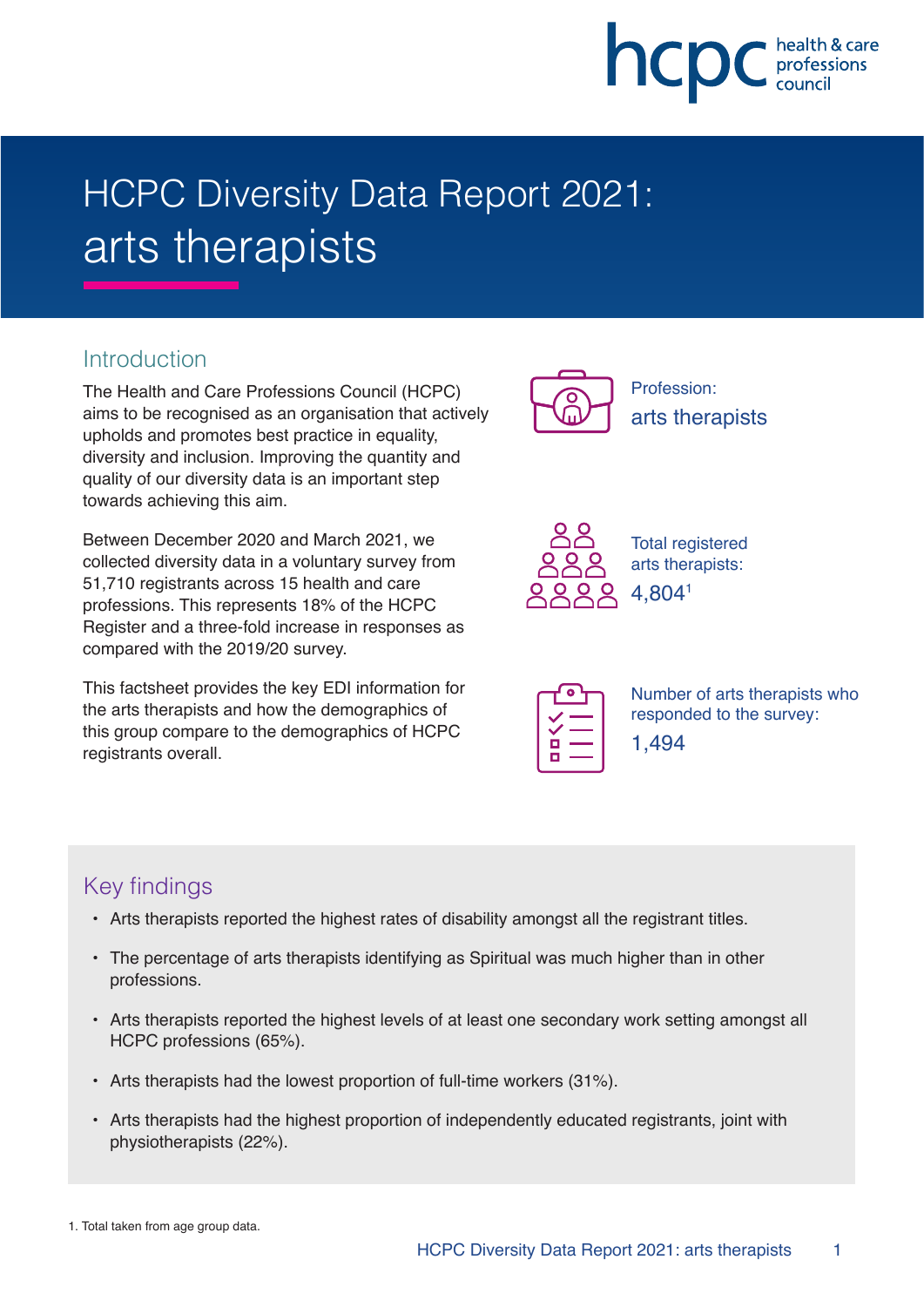## Arts therapists - Key findings



Secondary work setting



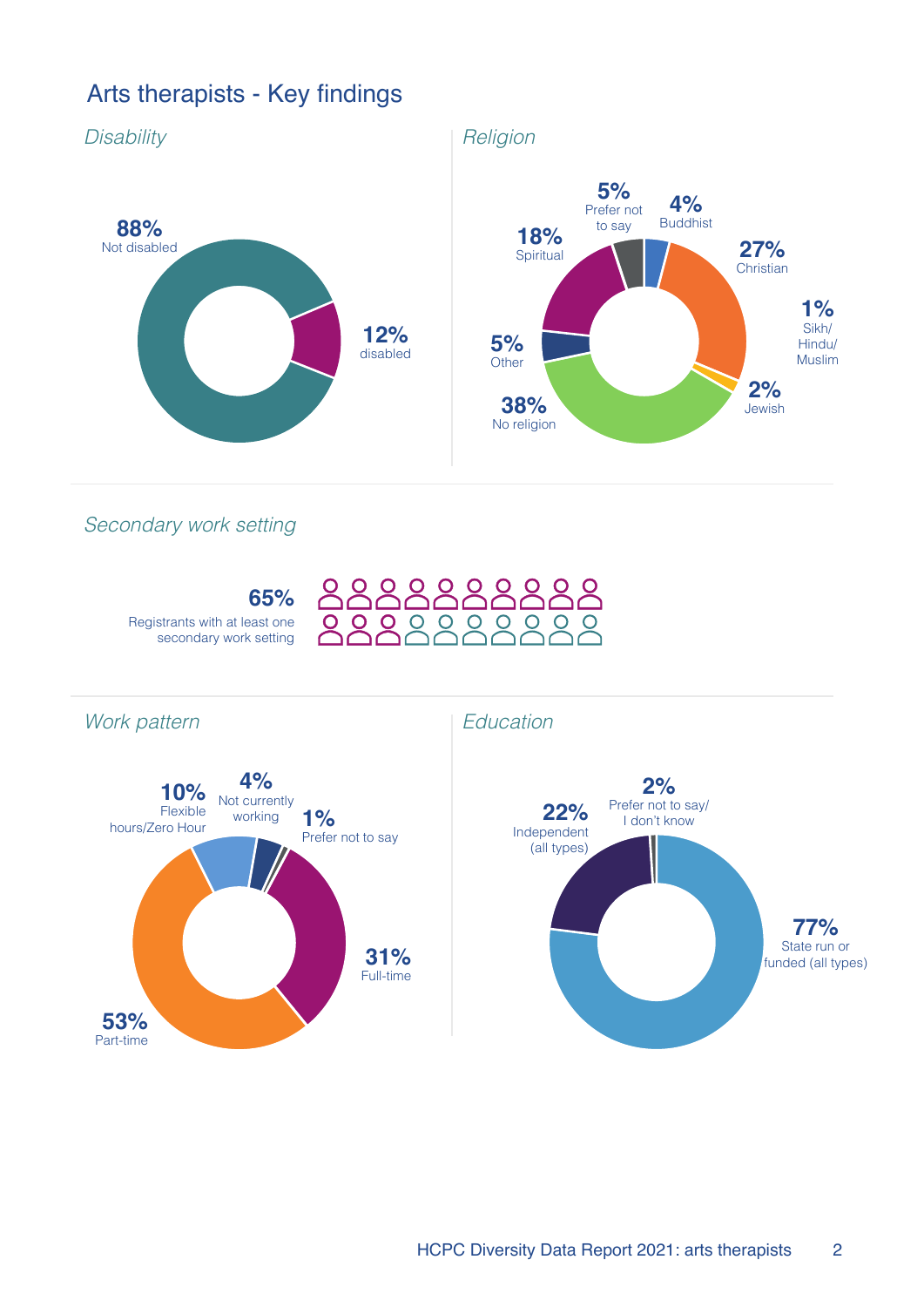## Age

#### Count and proportion of respondents by age group:

|                    | Under 25 |      | <b>25-34 years</b> |      | 35-44 years |      | 45-54 years |      | <b>55-64 years</b> |      | 65 and over |               | Average<br>age |
|--------------------|----------|------|--------------------|------|-------------|------|-------------|------|--------------------|------|-------------|---------------|----------------|
|                    | Count    | $\%$ | Count              | $\%$ | Count       | $\%$ | Count       | $\%$ | Count              | $\%$ | Count       | $\frac{0}{0}$ |                |
| Arts<br>therapist  | 14       | 0    | 1.072              | 22   | 1,339       | 28   | 1,195       | 25   | 860                | 18   | 324         | 7             | 45             |
| All<br>professions | 11,853   | 4    | 78.796             | 27   | 84,390      | 29   | 65,492      | 23   | 40.694             | 14   | 7.956       | 3             | 42             |

## **Disability**

Count and proportion of respondents by disability:

|                    | <b>Disabled</b> |      | <b>Not disabled</b> |               | <b>Prefer not to say</b> |               |  |
|--------------------|-----------------|------|---------------------|---------------|--------------------------|---------------|--|
|                    | Count           | $\%$ | Count               | $\frac{0}{0}$ | Count                    | $\frac{0}{0}$ |  |
| Arts<br>therapist  | 170             | 12   | 1,298               | 88            |                          | 0             |  |
| All<br>professions | 4,188           | 8    | 47,005              | 91            | 523                      |               |  |

#### **Ethnicity**

Count and proportion of respondents by ethnic origin:

|                    | <b>Asian</b> |      | <b>Black</b> |      | <b>Mixed</b> |      | <b>White</b> |      | <b>Other</b> |      | <b>Prefer not to</b><br>say |      |
|--------------------|--------------|------|--------------|------|--------------|------|--------------|------|--------------|------|-----------------------------|------|
|                    | Count        | $\%$ | Count        | $\%$ | Count        | $\%$ | Count        | $\%$ | Count        | $\%$ | Count                       | $\%$ |
| Arts<br>therapist  | 73           | 5    | 41           | 3    | 61           | 4    | 1,237        | 84   | 50           | 3    | 13                          |      |
| All<br>professions | 3,993        | 8    | 2,368        | 5    | 1,246        | 2    | 42,755       | 83   | 894          | 2    | 461                         |      |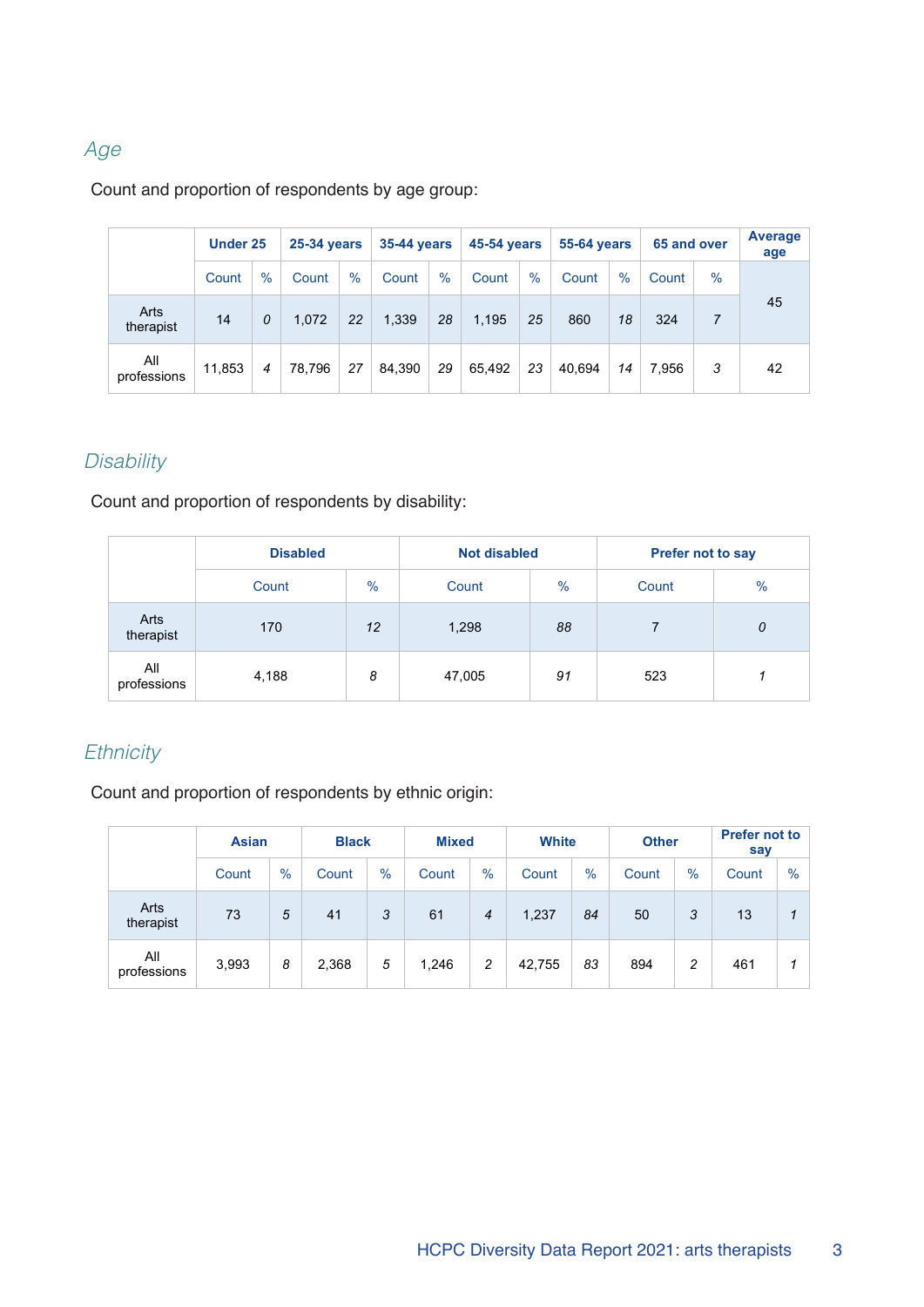#### Gender

Count and proportion of respondents by gender:

|                 | <b>Woman</b><br>$\%$<br>Count |  | Man    |      | <b>Other</b> |               | Prefer not to say |               |  |
|-----------------|-------------------------------|--|--------|------|--------------|---------------|-------------------|---------------|--|
|                 |                               |  | Count  | $\%$ |              | $\frac{0}{0}$ | Count             | $\frac{0}{0}$ |  |
| Arts therapist  | 86<br>1,274                   |  | 177    | 12   |              |               | $5\phantom{.0}$   | 0             |  |
| All professions | 76<br>39,146                  |  | 12,175 | 24   |              | 174<br>0      |                   | 0             |  |

Count and proportion of responses to "Do you consider yourself to fall under the protected characteristic of 'pregnancy & maternity', as per the Equality Act 2010?"

|                 | <b>Yes</b> |            | <b>No</b> |               | Prefer not to say |      |
|-----------------|------------|------------|-----------|---------------|-------------------|------|
|                 | Count      | $\%$       | Count     | $\frac{9}{6}$ | Count             | $\%$ |
| Art therapist   | 71         | $\sqrt{5}$ | 1,390     | 94            | 14                |      |
| All professions | 3,098      | 6          | 48,088    | 93            | 529               |      |

#### **Religion**

Count and proportion of respondents by religion or belief:

|                    | <b>Buddhist</b> | <b>Christian</b> | <b>Hindu</b> | <b>Jewish</b> | <b>Muslim</b> | No<br>religion | <b>Other</b> | <b>Sikh</b> | <b>Spiritual</b> | <b>Prefer</b><br>not to<br>say |
|--------------------|-----------------|------------------|--------------|---------------|---------------|----------------|--------------|-------------|------------------|--------------------------------|
| Arts<br>therapists | 4%              | 27%              | 0%           | 2%            | 0%            | 38%            | 5%           | 0%          | 18%              | 5%                             |
| All<br>professions | 1%              | 44%              | 2%           | 1%            | 3%            | 39%            | 3%           | 1%          | 4%               | 3%                             |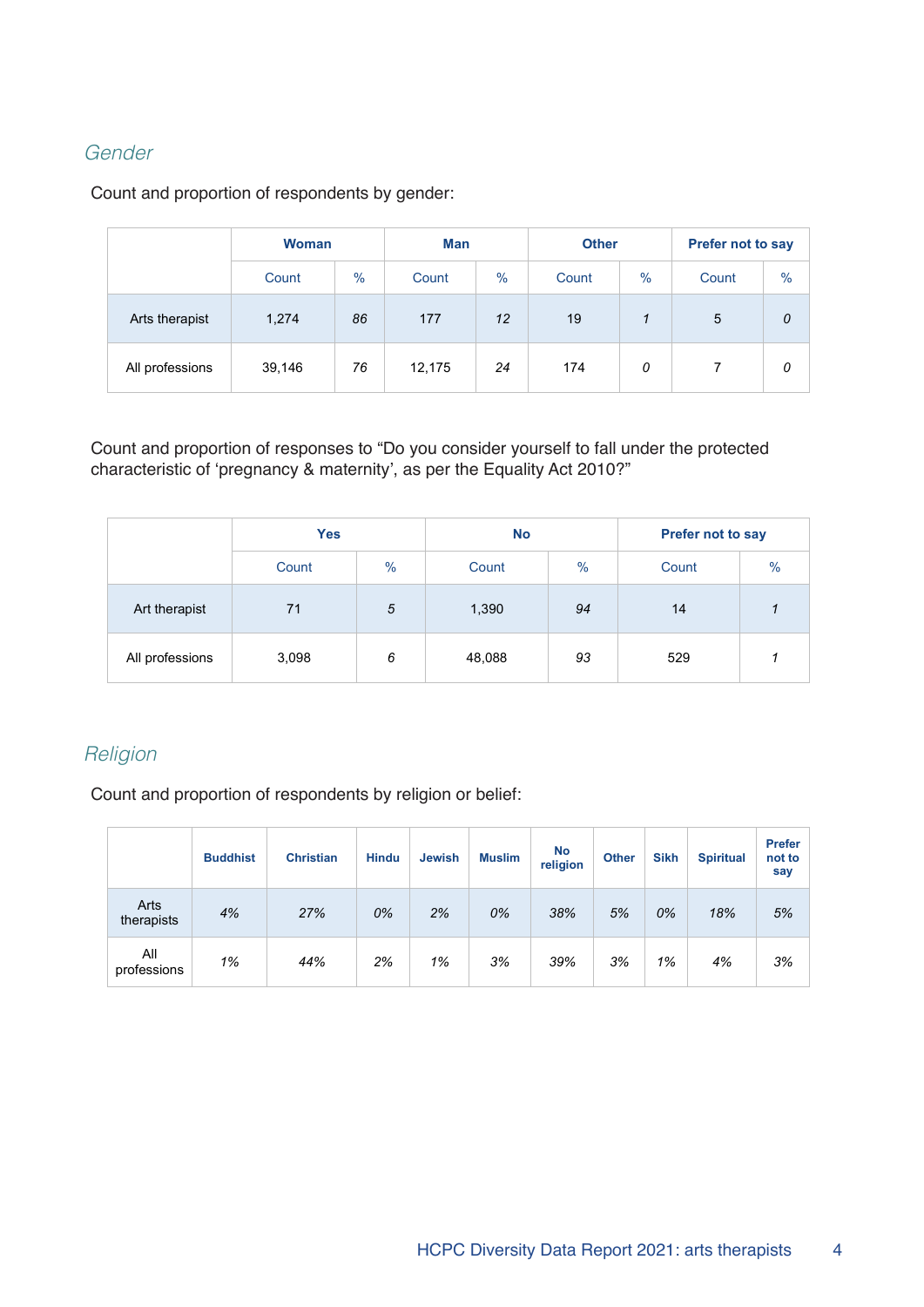#### Sexual orientation

#### Count and proportion of respondents by sexual orientation:

|                    | Lesbian, Gay or<br>Queer (LGQ) <sup>2</sup> |               | <b>Heterosexual</b> |               | <b>Other</b> |      | Prefer not to say |               |  |
|--------------------|---------------------------------------------|---------------|---------------------|---------------|--------------|------|-------------------|---------------|--|
|                    | Count                                       | $\frac{0}{0}$ | Count               | $\frac{0}{0}$ | Count        | $\%$ | Count             | $\frac{9}{6}$ |  |
| Arts<br>therapists | 93                                          | 6             | 1,183               | 80            | 132          | 9    | 67                | 5             |  |
| All<br>professions | 2,254                                       | 4             | 46,558              | 90            | 1,804        | 3    | 1,094             | 2             |  |

#### Caring responsibilities

Count and proportion of respondents by caring responsibility:

|                 | <b>Yes</b> |               | <b>No</b> |               | Prefer not to say |               |  |
|-----------------|------------|---------------|-----------|---------------|-------------------|---------------|--|
|                 | Count      | $\frac{0}{0}$ | Count     | $\frac{9}{6}$ | Count             | $\frac{0}{0}$ |  |
| Arts therapists | 475        | 32            | 976       | 66            | 24                | 2             |  |
| All professions | 18,351     | 35            | 32,746    | 63            | 617               |               |  |

#### Country of work

Count and proportion of respondents by country of work:

|                 | <b>England</b> |      | <b>Northern Ireland</b> |                | <b>Scotland</b> |               | <b>Wales</b> |      | <b>Other</b> |               |
|-----------------|----------------|------|-------------------------|----------------|-----------------|---------------|--------------|------|--------------|---------------|
|                 | Count          | $\%$ | Count                   | $\%$           | Count           | $\frac{0}{0}$ | Count        | $\%$ | Count        | $\frac{9}{6}$ |
| Arts therapists | 1,207          | 82   | 36                      | $\overline{c}$ | 108             | 7             | 50           | 3    | 74           | 5             |
| All professions | 42,169         | 82   | 1,348                   | 3              | 3,798           | 7             | 2,302        | 4    | 2,093        | 4             |

2. The term "LGQ" is used throughout the report to represent the categories: Gay Man, Gay woman/lesbian, Queer, and Prefer to self describe (where gay or queer or lesbian was indicated). This was used to ensure data remain unidentifiable, particularly where small cell counts were noted.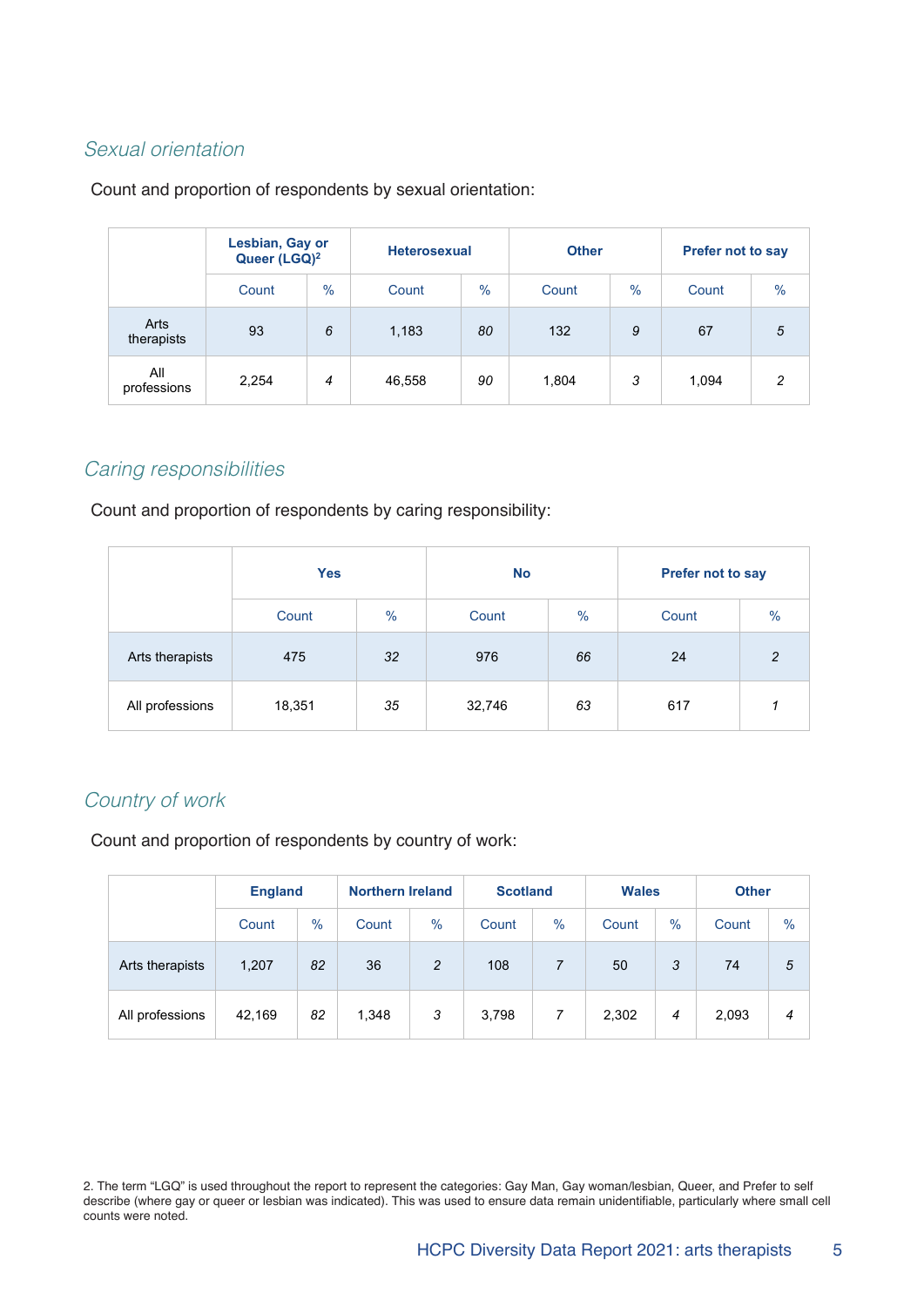#### Work setting

Proportion of respondents by primary work setting:

| <b>Work Setting</b>                                          | Arts therapists | Total |
|--------------------------------------------------------------|-----------------|-------|
| Adult social care                                            | 3%              | 2%    |
| Ambulance service                                            | 0%              | 7%    |
| <b>Community service</b>                                     | 2%              | 9%    |
| Higher education/university/academia/research                | 4%              | 3%    |
| Independent or private healthcare provider (clinic/business) | 6%              | 11%   |
| Independent or private healthcare provider (hospital/acute)  | 1%              | 3%    |
| Laboratory                                                   | 0%              | 7%    |
| NHS Acute/ hospital/ secondary care                          | 2%              | 35%   |
| <b>NHS Mental Health service</b>                             | 19%             | 6%    |
| Other                                                        | 38%             | 10%   |
| Schools (primary/secondary/special)                          | 24%             | 4%    |

Count and proportion of respondents by work pattern:

|                    | <b>Full-time</b> |      | <b>Part-time</b> |               | <b>Flexible hours/</b><br><b>Zero Hour</b> |      | <b>Not currently</b><br>working |                | <b>Prefer not to</b><br>say |               |
|--------------------|------------------|------|------------------|---------------|--------------------------------------------|------|---------------------------------|----------------|-----------------------------|---------------|
|                    | Count            | $\%$ | Count            | $\frac{0}{0}$ | Count                                      | $\%$ | Count                           | $\%$           | Count                       | $\frac{0}{0}$ |
| Arts<br>therapists | 462              | 31   | 789              | 53            | 143                                        | 10   | 63                              | $\overline{4}$ | 18                          | 1             |
| All<br>professions | 32,236           | 62   | 15,825           | 31            | 2,126                                      | 4    | 1,200                           | 2              | 332                         | 1             |

#### Education

Count and proportion of respondents by type of schooling:

|                    | State run or funded<br>(all types) |               | Independent (all<br>types) |               | <b>Prefer not to say</b> |      | I don't know |               |
|--------------------|------------------------------------|---------------|----------------------------|---------------|--------------------------|------|--------------|---------------|
|                    | Count                              | $\frac{9}{6}$ | Count                      | $\frac{0}{0}$ | Count                    | $\%$ | Count        | $\frac{9}{6}$ |
| Arts<br>therapists | 1,129                              | 77            | 321                        | 22            | 19                       | 1    | 6            | 0             |
| All<br>professions | 42,523                             | 82            | 7,931                      | 15            | 761                      | 1    | 504          | 1             |